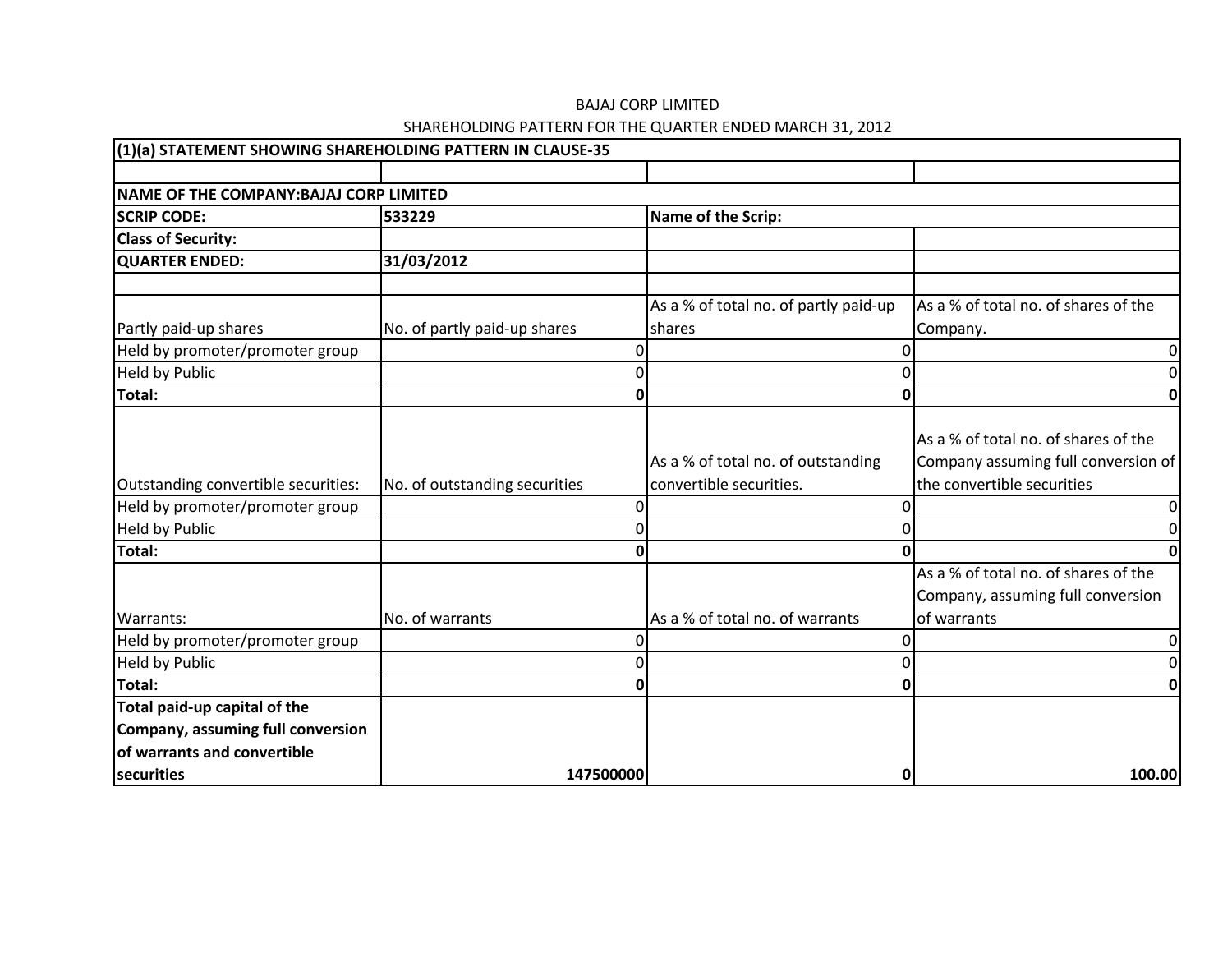|                 |                                          |                     |                  |                                                   | <b>TOTAL SHAREHOLDING AS A % OF</b> |              | <b>SHARES PLEDGE OR OTHERWISE</b> |                        |
|-----------------|------------------------------------------|---------------------|------------------|---------------------------------------------------|-------------------------------------|--------------|-----------------------------------|------------------------|
|                 |                                          |                     |                  |                                                   | <b>TOTAL NO OF SHARES</b>           |              | <b>ENCUMBERED</b>                 |                        |
|                 |                                          |                     |                  |                                                   |                                     |              |                                   |                        |
|                 |                                          |                     | <b>TOTAL</b>     | <b>NO OF SHARES HELD</b>                          |                                     |              | <b>NUMBER</b>                     |                        |
| <b>CATEGORY</b> |                                          | <b>NO OF</b>        | <b>NUMBER OF</b> | IN DEMATERIALIZED AS a PERCENTAGE As a PERCENTAGE |                                     |              | <b>OF</b>                         |                        |
| <b>CODE</b>     | <b>CATEGORY OF SHAREHOLDER</b>           | <b>SHAREHOLDERS</b> | <b>SHARES</b>    | <b>FORM</b>                                       | $of (A+B)$                          | of $(A+B+C)$ | <b>SHARES</b>                     | <b>AS a PERCENTAGE</b> |
| (1)             | (11)                                     | (III)               | (IV)             | (V)                                               | (VI)                                | (VII)        | (VIII)                            | (IX)=(VIII)/(IV)*100   |
| (A)             | PROMOTER AND PROMOTER GROUP              |                     |                  |                                                   |                                     |              |                                   |                        |
| (1)             | <b>INDIAN</b>                            |                     |                  |                                                   |                                     |              |                                   |                        |
| (a)             | Individual /HUF                          | $\Omega$            | $\mathbf 0$      | $\mathbf{0}$                                      | 0.00                                | 0.00         | $\Omega$                          | 0.00                   |
| (b)             | Central Government/State Government(s)   | $\Omega$            | $\Omega$         | $\Omega$                                          | 0.00                                | 0.00         | $\Omega$                          | 0.00                   |
| (c)             | <b>Bodies Corporate</b>                  |                     | 125000000        | 125000000                                         | 84.75                               | 84.75        | $\Omega$                          | 0.00                   |
| (d)             | Financial Institutions / Banks           | $\Omega$            | $\mathbf 0$      | $\overline{0}$                                    | 0.00                                | 0.00         | $\Omega$                          | $0.00\,$               |
| (e)             | Others                                   | $\Omega$            | $\Omega$         | $\mathbf 0$                                       | 0.00                                | 0.00         | $\Omega$                          | 0.00                   |
|                 |                                          |                     |                  |                                                   |                                     |              |                                   |                        |
|                 | Sub-Total A(1) :                         |                     | 125000000        | 125000000                                         | 84.75                               | 84.75        | $\mathbf{0}$                      | 0.00                   |
|                 |                                          |                     |                  |                                                   |                                     |              |                                   |                        |
| (2)             | FOREIGN                                  |                     |                  |                                                   |                                     |              |                                   |                        |
| (a)             | Individuals (NRIs/Foreign Individuals)   | $\Omega$            | $\mathbf 0$      | $\pmb{0}$                                         | 0.00                                | 0.00         | $\Omega$                          | 0.00                   |
| (b)             | <b>Bodies Corporate</b>                  | $\Omega$            | 0                | $\mathbf{0}$                                      | 0.00                                | 0.00         | $\Omega$                          | 0.00                   |
| (c)             | Institutions                             | $\Omega$            | $\mathbf 0$      | $\mathbf{0}$                                      | 0.00                                | 0.00         | $\Omega$                          | 0.00                   |
| (d)             | Others                                   | $\Omega$            | $\mathbf 0$      | $\mathbf 0$                                       | 0.00                                | 0.00         | $\Omega$                          | $0.00\,$               |
|                 | Sub-Total A(2) :                         | 0                   | 0                | $\mathbf{0}$                                      | 0.00                                | 0.00         | $\Omega$                          | 0.00                   |
|                 |                                          |                     |                  |                                                   |                                     |              |                                   |                        |
|                 | Total $A=A(1)+A(2)$                      |                     | 125000000        | 125000000                                         | 84.75                               | 84.75        | 0                                 | 0.00                   |
|                 |                                          |                     |                  |                                                   |                                     |              |                                   |                        |
| (B)             | <b>PUBLIC SHAREHOLDING</b>               |                     |                  |                                                   |                                     |              |                                   |                        |
| (1)             | <b>INSTITUTIONS</b>                      |                     |                  |                                                   |                                     |              |                                   |                        |
| (a)             | Mutual Funds / UTI                       |                     | 428490           | 428490                                            | 0.29                                | 0.29         |                                   |                        |
| (b)             | <b>Financial Institutions / Banks</b>    |                     | 2410             | 2410                                              | 0.00                                | 0.00         |                                   |                        |
| (c)             | Central Government / State Government(s) | $\Omega$            | $\Omega$         | $\mathbf 0$                                       | 0.00                                | 0.00         |                                   |                        |
| (d)             | <b>Venture Capital Funds</b>             | $\Omega$            | $\Omega$         | $\mathbf 0$                                       | 0.00                                | 0.00         |                                   |                        |
| (e)             | <b>Insurance Companies</b>               | $\Omega$            | $\Omega$         | $\Omega$                                          | 0.00                                | 0.00         |                                   |                        |
| (f)             | Foreign Institutional Investors          | 23                  | 13573802         | 13573802                                          | 9.20                                | 9.20         |                                   |                        |
| (g)             | Foreign Venture Capital Investors        | $\Omega$            | 0                | $\mathbf 0$                                       | 0.00                                | 0.00         |                                   |                        |
| (h)             | Others                                   | $\Omega$            | $\Omega$         | $\overline{0}$                                    | 0.00                                | 0.00         |                                   |                        |
|                 |                                          |                     |                  |                                                   |                                     |              |                                   |                        |
|                 | Sub-Total B(1) :                         | 31                  | 14004702         | 14004702                                          | 9.49                                | 9.49         |                                   |                        |
|                 |                                          |                     |                  |                                                   |                                     |              |                                   |                        |
| (2)             | NON-INSTITUTIONS                         |                     |                  |                                                   |                                     |              |                                   |                        |
| (a)             | <b>Bodies Corporate</b>                  | 319                 | 2895421          | 2895421                                           | 1.96                                | 1.96         |                                   |                        |
| (b)             | Individuals                              |                     |                  |                                                   |                                     |              |                                   |                        |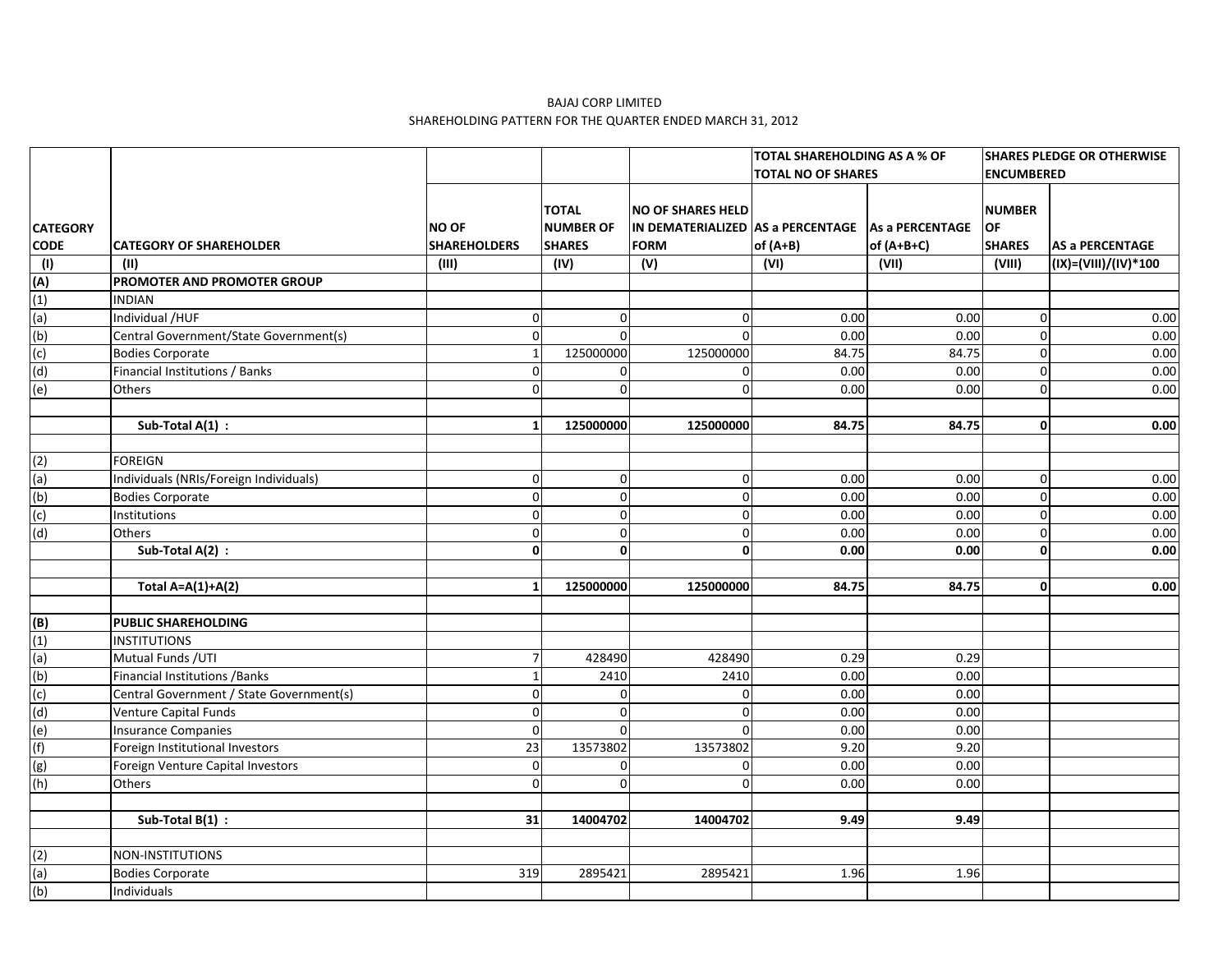|                 |                                                             |                     |                                  |                                                               | <b>TOTAL SHAREHOLDING AS A % OF</b> |                        | <b>SHARES PLEDGE OR OTHERWISE</b> |                        |  |
|-----------------|-------------------------------------------------------------|---------------------|----------------------------------|---------------------------------------------------------------|-------------------------------------|------------------------|-----------------------------------|------------------------|--|
|                 |                                                             |                     |                                  |                                                               | <b>TOTAL NO OF SHARES</b>           |                        | <b>ENCUMBERED</b>                 |                        |  |
| <b>CATEGORY</b> |                                                             | <b>NO OF</b>        | <b>TOTAL</b><br><b>NUMBER OF</b> | <b>NO OF SHARES HELD</b><br>IN DEMATERIALIZED AS a PERCENTAGE |                                     | <b>As a PERCENTAGE</b> | <b>NUMBER</b><br>OF               |                        |  |
| <b>CODE</b>     | <b>CATEGORY OF SHAREHOLDER</b>                              | <b>SHAREHOLDERS</b> | <b>SHARES</b>                    | <b>FORM</b>                                                   | of (A+B)                            | of $(A+B+C)$           | <b>SHARES</b>                     | <b>AS a PERCENTAGE</b> |  |
| (1)             | (11)                                                        | (III)               | (IV)                             | (V)                                                           | (VI)                                | (VII)                  | (VIII)                            | (IX)=(VIII)/(IV)*100   |  |
|                 | (i) Individuals holding nominal share capital upto Rs.1     |                     |                                  |                                                               |                                     |                        |                                   |                        |  |
|                 | lakh                                                        | 19205               | 3902992                          | 3902236                                                       | 2.65                                | 2.65                   |                                   |                        |  |
|                 | (ii) Individuals holding nominal share capital in excess of |                     |                                  |                                                               |                                     |                        |                                   |                        |  |
|                 | Rs.1 lakh                                                   |                     | 1374758                          | 1374758                                                       | 0.93                                | 0.93                   |                                   |                        |  |
| (c)             | Others                                                      |                     |                                  |                                                               |                                     |                        |                                   |                        |  |
|                 | <b>NON RESIDENT INDIANS</b>                                 | 183                 | 237271                           | 237271                                                        | 0.16                                | 0.16                   |                                   |                        |  |
|                 | <b>CLEARING MEMBERS</b>                                     | 35                  | 10702                            | 10702                                                         | 0.01                                | 0.01                   |                                   |                        |  |
|                 | <b>TRUSTS</b>                                               |                     | 74154                            | 74154                                                         | 0.05                                | 0.05                   |                                   |                        |  |
|                 |                                                             |                     |                                  |                                                               |                                     |                        |                                   |                        |  |
|                 | Sub-Total B(2):                                             | 19746               | 8495298                          | 8494542                                                       | 5.76                                | 5.76                   |                                   |                        |  |
|                 |                                                             |                     |                                  |                                                               |                                     |                        |                                   |                        |  |
|                 | Total $B=B(1)+B(2)$ :                                       | 19777               | 22500000                         | 22499244                                                      | 15.25                               | 15.25                  |                                   |                        |  |
|                 |                                                             |                     |                                  |                                                               |                                     |                        |                                   |                        |  |
|                 | Total $(A+B)$ :                                             | 19778               | 147500000                        | 147499244                                                     | 100.00                              | 100.00                 |                                   |                        |  |
|                 |                                                             |                     |                                  |                                                               |                                     |                        |                                   |                        |  |
| (C)             | Shares held by custodians, against which                    |                     |                                  |                                                               |                                     |                        |                                   |                        |  |
|                 | Depository Receipts have been issued                        |                     |                                  |                                                               |                                     |                        |                                   |                        |  |
|                 |                                                             |                     |                                  |                                                               |                                     |                        |                                   |                        |  |
| (1)             | Promoter and Promoter Group                                 |                     |                                  |                                                               |                                     |                        |                                   |                        |  |
| (2)             | Public                                                      | $\Omega$            | $\Omega$                         | n                                                             | 0.00                                | 0.00                   |                                   |                        |  |
|                 |                                                             |                     |                                  |                                                               |                                     |                        |                                   |                        |  |
|                 | <b>GRAND TOTAL (A+B+C):</b>                                 | 19778               | 147500000                        | 147499244                                                     | 100.00                              | 0.00                   | 0                                 | 0.00                   |  |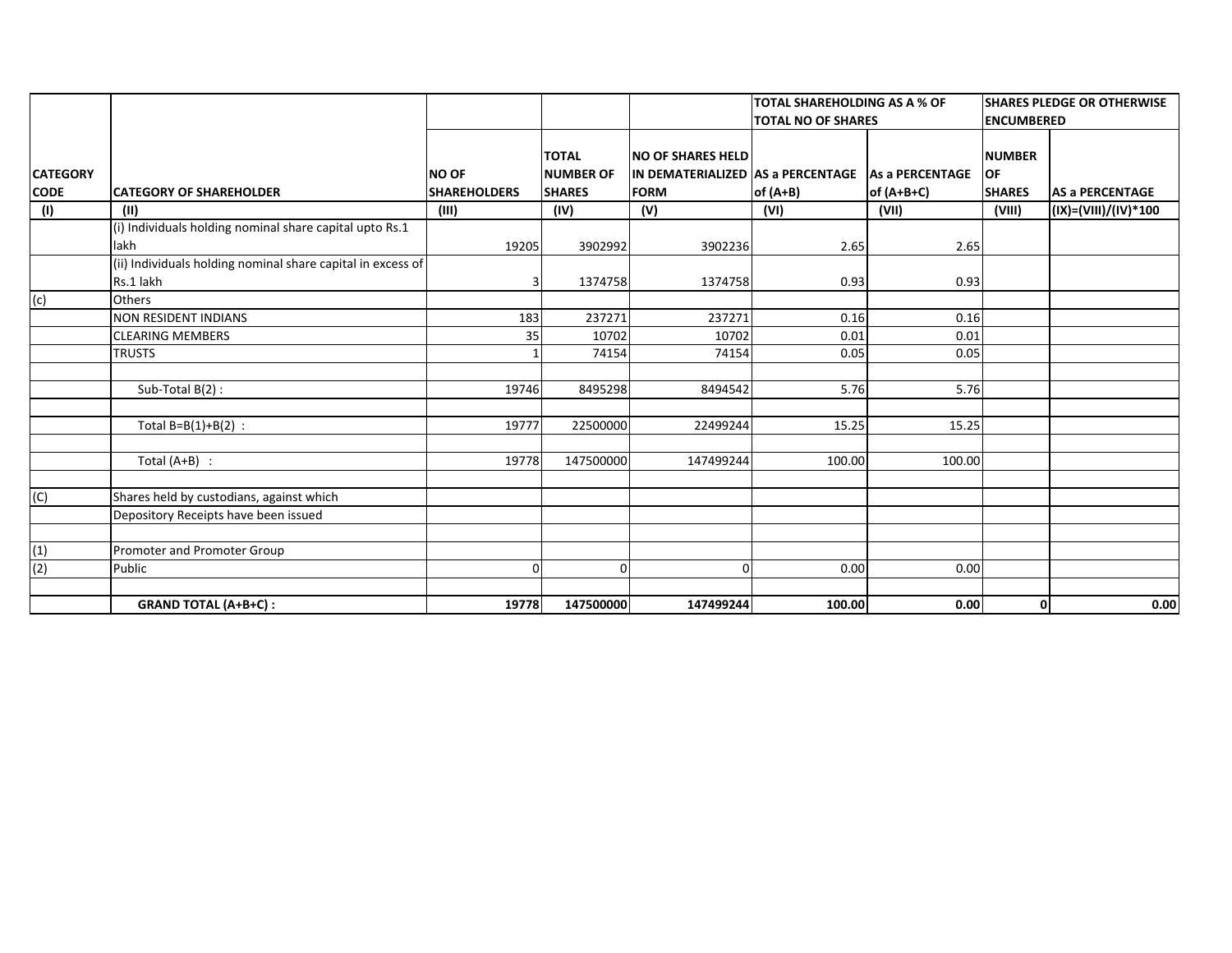| (I)(b) | Statement showing holding of securities (including shares, warrants, convertible securities) of persons belonging to the category "Promoter and Promoter Group" |           |                               |                      |                                                                 |                             |               |                 |                                                                                                                               |                   |                              |
|--------|-----------------------------------------------------------------------------------------------------------------------------------------------------------------|-----------|-------------------------------|----------------------|-----------------------------------------------------------------|-----------------------------|---------------|-----------------|-------------------------------------------------------------------------------------------------------------------------------|-------------------|------------------------------|
|        |                                                                                                                                                                 |           |                               |                      | <b>Details of Warrants</b><br>Details of convertible securities |                             |               |                 | <b>Total Shares (including</b><br>underlying shares assuming<br>full conversion of warrants<br>and convertible securities) as |                   |                              |
| Sr.No  | Name of the Shareholder                                                                                                                                         |           | <b>Details of Shares held</b> |                      | Encumbered shares (*)                                           |                             |               |                 |                                                                                                                               |                   | a % of diluted share capital |
|        |                                                                                                                                                                 |           |                               |                      |                                                                 |                             |               |                 |                                                                                                                               | As a % total      |                              |
|        |                                                                                                                                                                 |           |                               |                      |                                                                 | AS a % of grand             |               | As a % total    |                                                                                                                               | number of         |                              |
|        |                                                                                                                                                                 |           |                               |                      |                                                                 | total $(A) + (B) +$         |               | number of       | Number of                                                                                                                     | convertible       |                              |
|        |                                                                                                                                                                 |           | No. of Shares As a % of grand |                      |                                                                 | (C) of sub-clause Number of |               | warrants of the | convertible                                                                                                                   | securities of the |                              |
|        |                                                                                                                                                                 | held      | total $(A)+(B)+(C)$           | <b>Pledge Shares</b> | AS a percentage                                                 | (I)(a)                      | warrants held | smae class      | securities held                                                                                                               | same class        |                              |
| (1)    | (II)                                                                                                                                                            | (III)     | (IV)                          | (V)                  | (VI)=(V)/(III)*100                                              | (VII)                       | (VIII)        | (IX)            | (X)                                                                                                                           | (XI)              | (XII)                        |
|        |                                                                                                                                                                 |           |                               |                      |                                                                 |                             |               |                 |                                                                                                                               |                   |                              |
|        |                                                                                                                                                                 |           |                               |                      |                                                                 |                             |               |                 |                                                                                                                               |                   |                              |
|        | BAJAJ RESOURCES LIMITED                                                                                                                                         | 125000000 | 84.75                         |                      | 0.00                                                            | 0.00                        |               | 0.00            |                                                                                                                               | 0.00              | 0.00                         |
|        |                                                                                                                                                                 |           |                               |                      |                                                                 |                             |               |                 |                                                                                                                               |                   |                              |
|        | <b>TOTAL:</b>                                                                                                                                                   | 125000000 | 84.75                         |                      | 0.00                                                            | 0.00                        |               | 0.00            |                                                                                                                               | 0.00              | 0.00                         |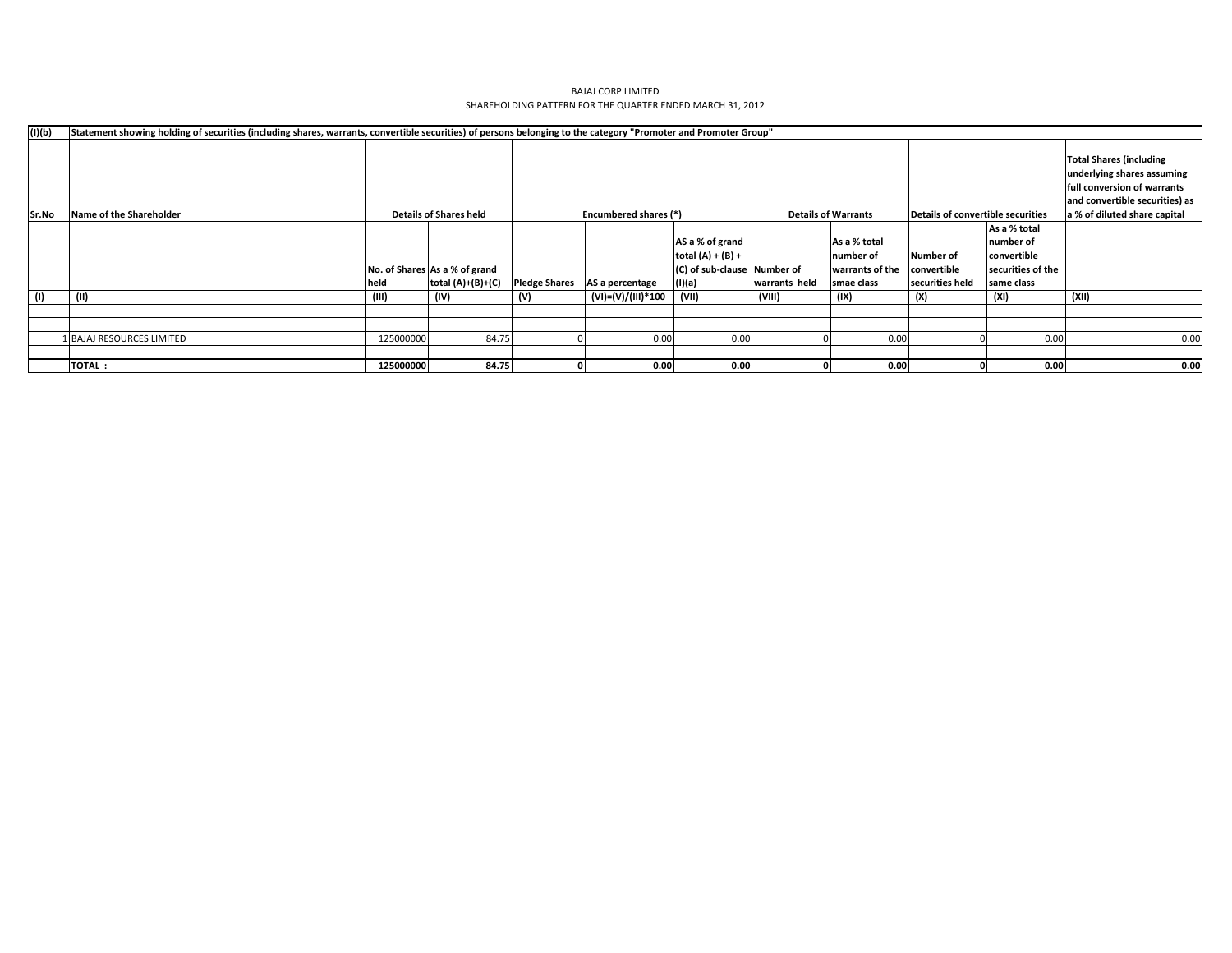| (I)(c)(i) | Statement showing holding of securities (including shares, warrants,convertible securities) of persons belonging to the category "Public" and holding more than 1% of the total number of shares |                          |                                                                                                                                            |                                                          |                                                            |                                                                                  |                                                                              |                                                                                                                                                                |
|-----------|--------------------------------------------------------------------------------------------------------------------------------------------------------------------------------------------------|--------------------------|--------------------------------------------------------------------------------------------------------------------------------------------|----------------------------------------------------------|------------------------------------------------------------|----------------------------------------------------------------------------------|------------------------------------------------------------------------------|----------------------------------------------------------------------------------------------------------------------------------------------------------------|
| Sr.No.    | Name of the shareholder                                                                                                                                                                          | Number of<br>shares held | Shares as a percentage of<br>total number of shares {i.e.,<br>Grant total $(A)+(B)+(C)$<br>indicated in Statement at<br>para (I)(a) above} | <b>Details of warrants</b><br>Number of<br>warrants held | As a % total<br>number of<br>warrants of the<br>same class | Details of convertible securities<br>Number of<br>convertible<br>securities held | % w.r.t total<br>number of<br>convertible<br>securities of the<br>same class | <b>Total shares (including</b><br>underlying shares assuming<br>full conversion of warrants<br>and convertible securities) as<br>a % of diluted share capital) |
|           | L MATTHEWS INDIA FUND                                                                                                                                                                            | 3100458                  | 2.10                                                                                                                                       |                                                          | 0.00                                                       |                                                                                  | 0.00                                                                         | 0.00                                                                                                                                                           |
|           | 2 ACACIA PARTNERS, LP                                                                                                                                                                            | 2600000                  | 1.76                                                                                                                                       |                                                          | 0.00                                                       |                                                                                  | 0.00                                                                         | 0.00                                                                                                                                                           |
|           | PARI WASHINGTON COMPANY PVT. LTD. A/C PARI WASHINGTON INDIA MASTER FUND,<br>3 LTD.                                                                                                               | 1876195                  | 1.27                                                                                                                                       |                                                          | 0.00                                                       |                                                                                  | 0.00                                                                         | 0.00                                                                                                                                                           |
|           |                                                                                                                                                                                                  |                          |                                                                                                                                            |                                                          |                                                            |                                                                                  |                                                                              |                                                                                                                                                                |
|           | <b>TOTAL:</b>                                                                                                                                                                                    | 7576653                  | 5.14                                                                                                                                       |                                                          | 0.00                                                       |                                                                                  | 0.00                                                                         | 0.00                                                                                                                                                           |

BAJAJ CORP LIMITEDSHAREHOLDING PATTERN FOR THE QUARTER ENDED MARCH 31, 2012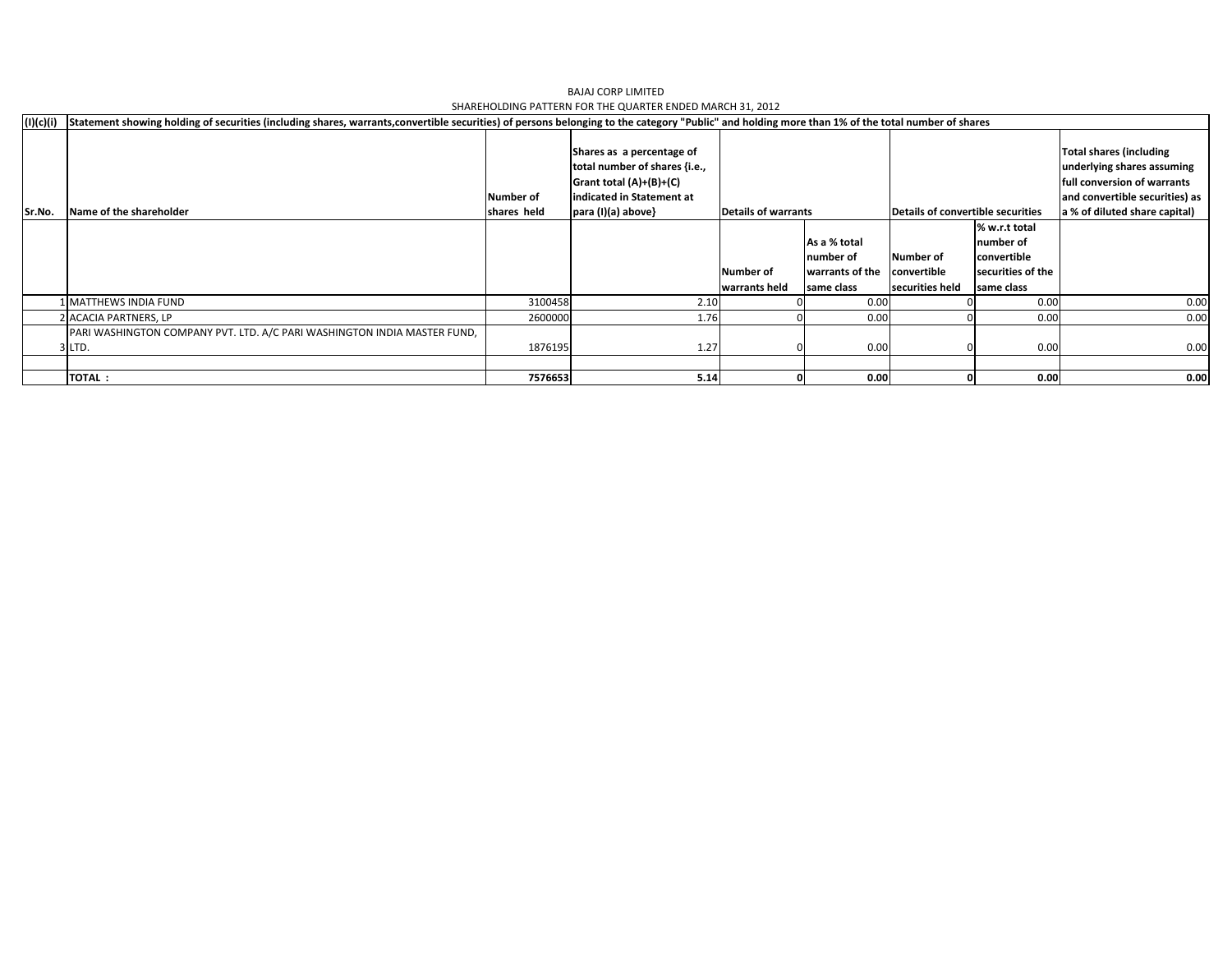|            | Statement showing holding of securities (including shares, warrants,convertible securities) of persons (together with PAC) belonging to the category "Public" and holding more than 5% |             |                                |                                              |                 |                                   |                   |                                     |  |
|------------|----------------------------------------------------------------------------------------------------------------------------------------------------------------------------------------|-------------|--------------------------------|----------------------------------------------|-----------------|-----------------------------------|-------------------|-------------------------------------|--|
| (I)(c)(ii) |                                                                                                                                                                                        |             |                                | of the total number of shares of the company |                 |                                   |                   |                                     |  |
|            | Name(s) of the shareholder(s)                                                                                                                                                          |             |                                |                                              |                 |                                   |                   |                                     |  |
|            | and the Persons Acting in                                                                                                                                                              |             | Shares as a percentage of      |                                              |                 |                                   |                   | Total shares (including             |  |
|            | Concert (PAC) with them                                                                                                                                                                |             | total number of shares {i.e.,  |                                              |                 |                                   |                   | underlying shares assuming          |  |
|            |                                                                                                                                                                                        |             | Grant total (A)+(B)+(C)        |                                              |                 |                                   |                   | <b>Ifull conversion of warrants</b> |  |
|            |                                                                                                                                                                                        | Number of   | indicated in Statement at para |                                              |                 |                                   |                   | and convertible securities) as      |  |
| Sr.No.     |                                                                                                                                                                                        | shares held | $(I)(a)$ above}                | Details of warrants                          |                 | Details of convertible securities |                   | a % of diluted share capital)       |  |
|            |                                                                                                                                                                                        |             |                                |                                              |                 |                                   | % w.r.t total     |                                     |  |
|            |                                                                                                                                                                                        |             |                                |                                              | As a % total    |                                   | number of         |                                     |  |
|            |                                                                                                                                                                                        |             |                                |                                              | Inumber of      | Number of                         | lconvertible      |                                     |  |
|            |                                                                                                                                                                                        |             |                                | Number of                                    | warrants of the | <b>convertible</b>                | securities of the |                                     |  |
|            |                                                                                                                                                                                        |             |                                | warrants held                                | Isame class     | <b>Isecurities held</b>           | same class        |                                     |  |
|            |                                                                                                                                                                                        |             |                                |                                              |                 |                                   |                   |                                     |  |
|            | <b>TOTAL:</b>                                                                                                                                                                          |             |                                |                                              |                 |                                   |                   |                                     |  |

BAJAJ CORP LIMITED SHAREHOLDING PATTERN FOR THE QUARTER ENDED MARCH 31, 2012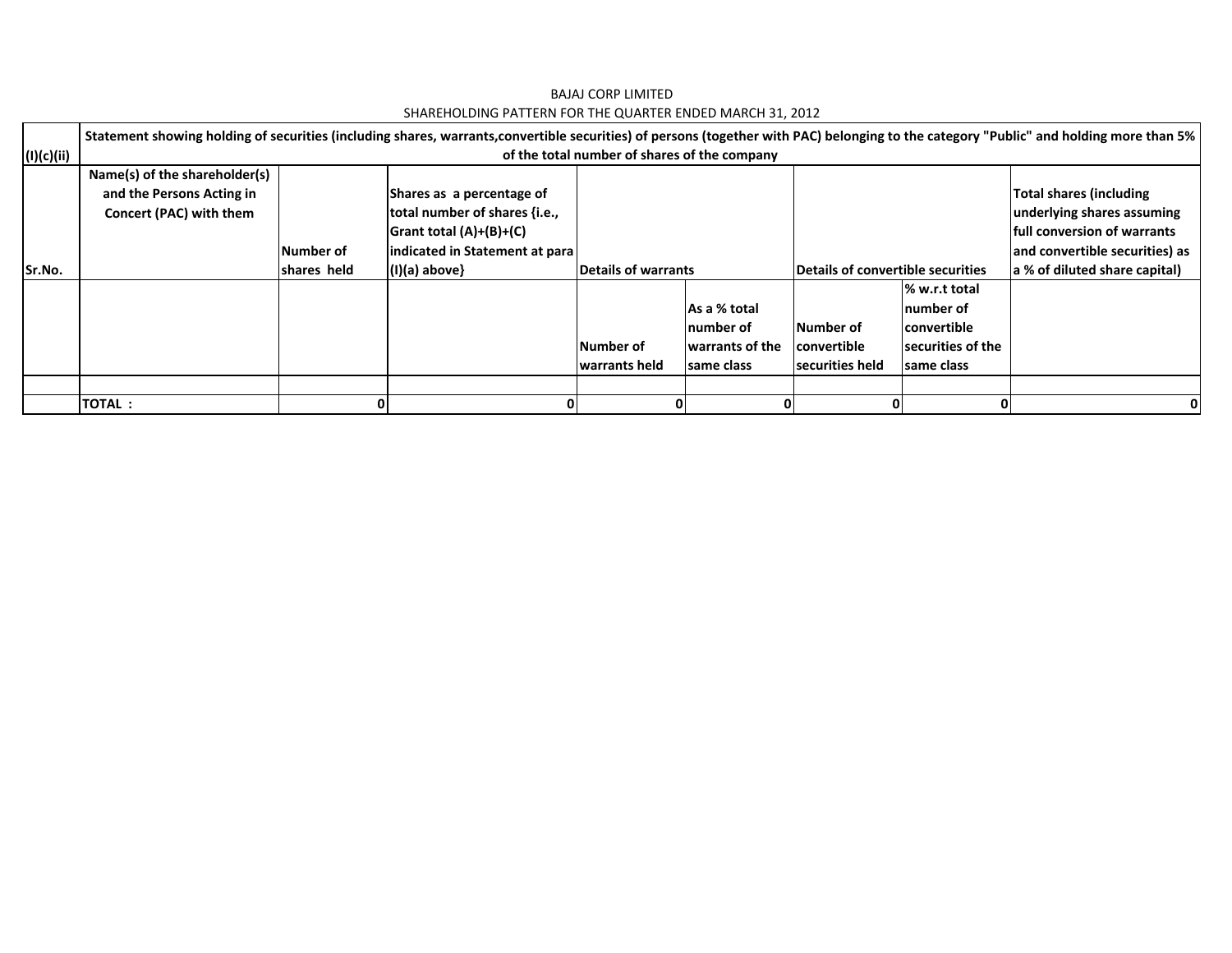| (1)(d)       | STATEMENT SHOWING DETAILS OF LOCKED-IN SHARES" |           |                     |                    |
|--------------|------------------------------------------------|-----------|---------------------|--------------------|
|              |                                                |           |                     |                    |
| <b>ISLNO</b> | <b>INAME OF THE SHAREHOLDER</b>                | CAT. CODE | <b>NO OF SHARES</b> | <b>IPERCENTAGE</b> |
|              | 1 BAJAJ RESOURCES LIMITED                      | IPBC      | 29950000            | 20.31              |
|              |                                                |           |                     |                    |
|              | <b>TOTAL:</b>                                  |           | 29950000            | 20.31              |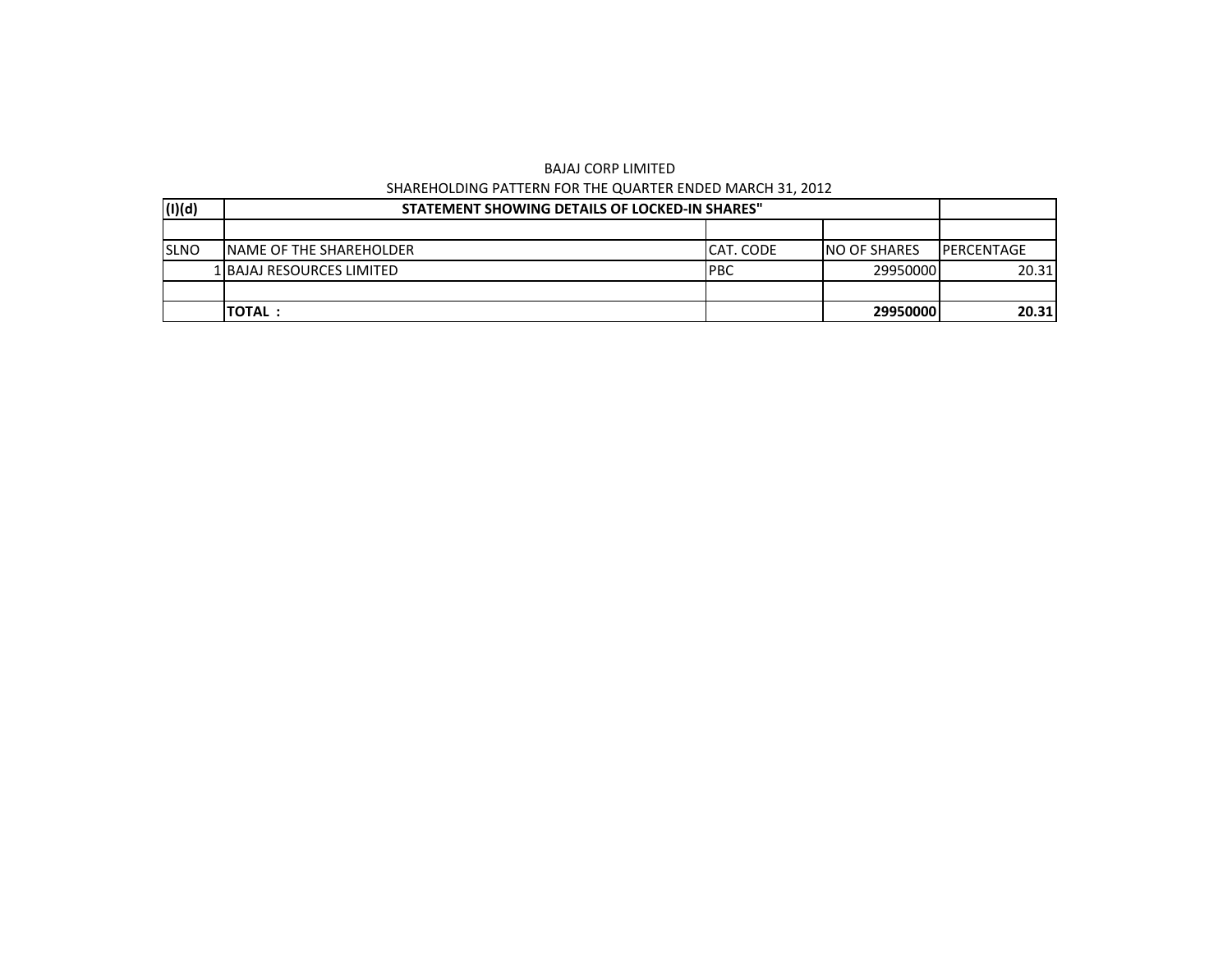| (II)(a) |                                                 | STATEMENT SHOWING DETAILS OF DEPOSITORY RECEIPTS (DRS) |                                                                 |                                                                                                                                                                           |
|---------|-------------------------------------------------|--------------------------------------------------------|-----------------------------------------------------------------|---------------------------------------------------------------------------------------------------------------------------------------------------------------------------|
|         |                                                 |                                                        |                                                                 |                                                                                                                                                                           |
| Sr.No.  | Type of outstanding DR (ADRs, GDRs, SDRs, etc.) | Number of outstanding<br><b>IDRs</b>                   | <b>Number of shares</b><br>underlying outstanding<br><b>DRs</b> | <b>Shares underlying outstanding DRs</b><br>as a percentage of total number of<br>shares {i.e., Grand Total (A)+(B)+(C)<br>indicated in Statement at Para(I)(a)<br>above} |
|         |                                                 |                                                        |                                                                 |                                                                                                                                                                           |
|         | <b>ITOTAL :</b>                                 |                                                        |                                                                 |                                                                                                                                                                           |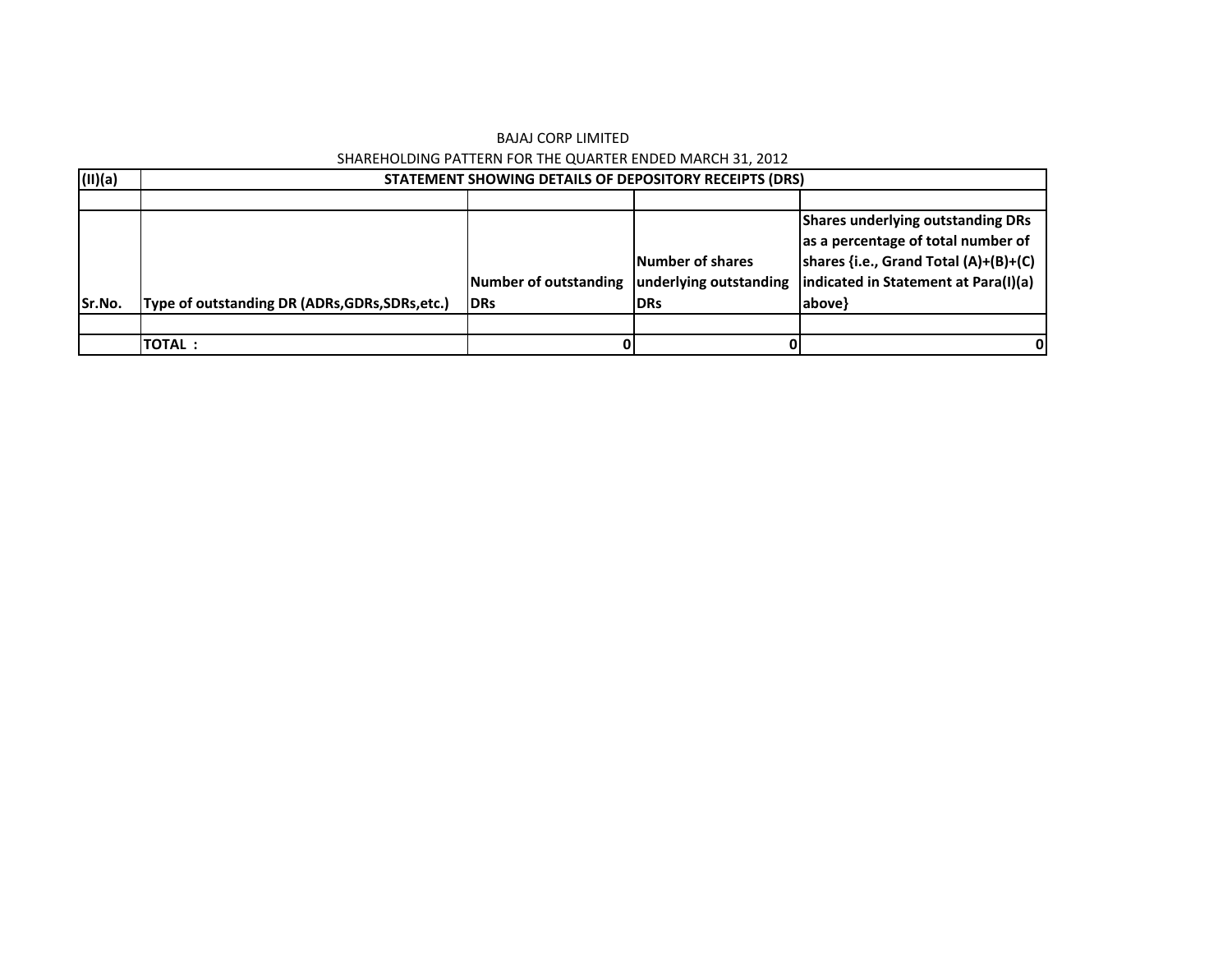BAJAJ CORP LIMITED SHAREHOLDING PATTERN FOR THE QUARTER ENDED MARCH 31, 2012

 $\Gamma$ 

| (II)(b) | Statement showing Holding of Depository Receipts (DRs), where underlying shares held by "Promoter/Promoter group" are in excess of 1% of the total<br>number shares. |                                                                             |                             |                                                                                                                                                                                   |  |  |  |  |  |
|---------|----------------------------------------------------------------------------------------------------------------------------------------------------------------------|-----------------------------------------------------------------------------|-----------------------------|-----------------------------------------------------------------------------------------------------------------------------------------------------------------------------------|--|--|--|--|--|
|         |                                                                                                                                                                      |                                                                             |                             |                                                                                                                                                                                   |  |  |  |  |  |
| Sr.No.  | <b>Name of the DR Holder</b>                                                                                                                                         | Type of<br><b>Joutstanding DR</b><br>(ADRs, GDRs, SDRs, underlying<br>etc.) | Number of<br><b>Ishares</b> | Shares underlying outstanding DRs as a<br>percentage of total number of shares {i.e.,  <br>Grand Total (A)+(B)+(C) indicated in<br>outstanding DRs Statement at para(I)(a) above} |  |  |  |  |  |
|         |                                                                                                                                                                      |                                                                             |                             |                                                                                                                                                                                   |  |  |  |  |  |
|         | <b>TOTAL:</b>                                                                                                                                                        |                                                                             | 01                          | 0                                                                                                                                                                                 |  |  |  |  |  |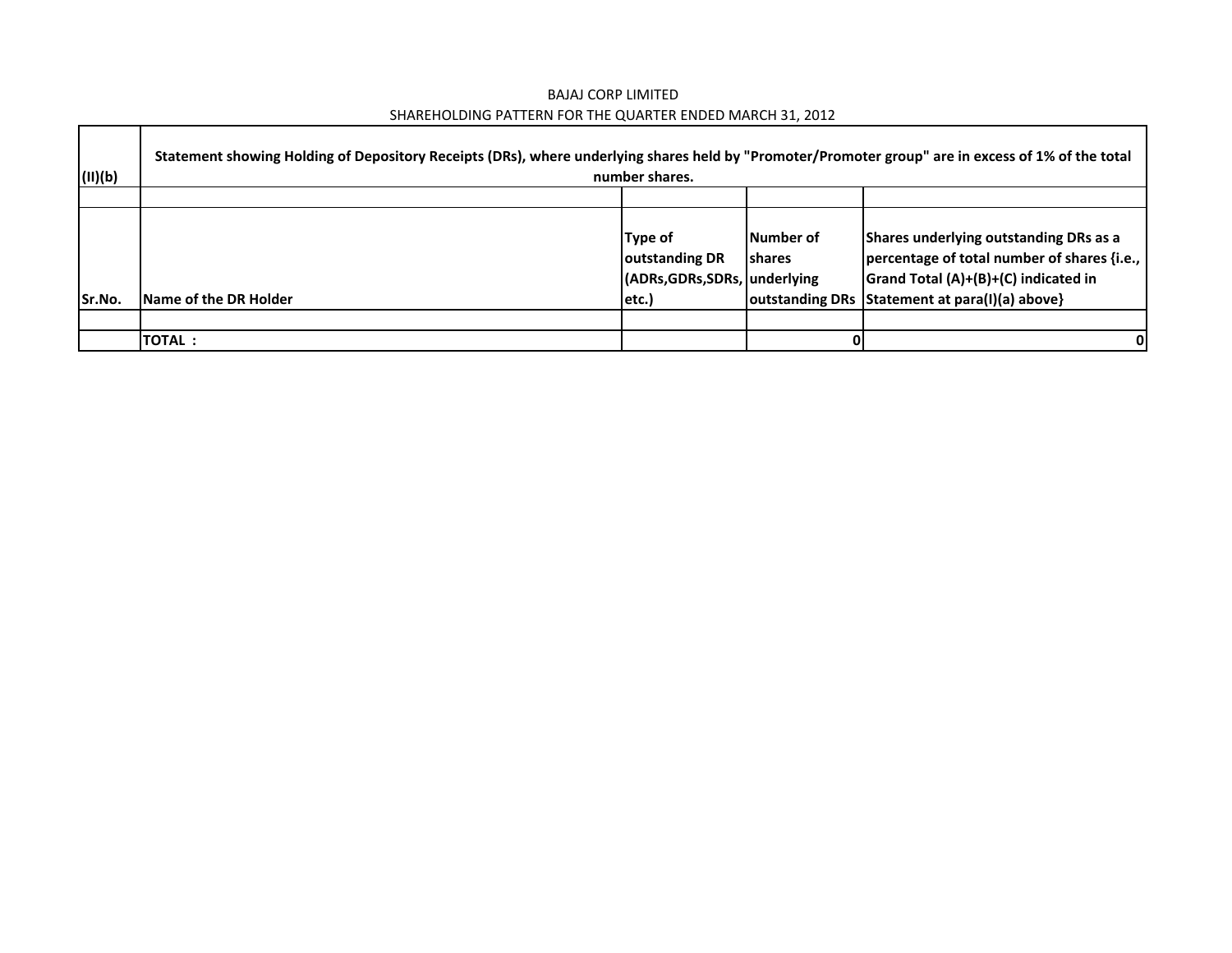# (III) (a) Statement showing the voting pattern of shareholders, if more than one class of shares/securities is issued by the **issuer**

(Give description of voting rights for each class of security) Class  $\mathbf{X}$  :  $\textbf{Class}\ \textbf{Y}$  :

 $Class Z$ :)

| code<br>of<br>Voting<br>Rights i.e. (VI)<br><b>Voting</b><br><b>Rights</b><br>Class X<br><b>Class Y</b><br>Class Z<br>As a percentage<br>As a percentage of<br>of $(A+B)$<br>$(A+B+C)$<br>(1)<br>(II)<br>(III)<br>(IV)<br>(V)<br>(VI)<br>(VII)<br>(VIII)<br>(A)<br><b>Promoter and Promoter</b><br>Group<br>Indian<br>(1)<br>Individuals/ Hindu Undivided<br>(a)<br>Family<br>Central<br>(b)<br>Government/<br><b>State</b><br>Government(s)<br><b>Bodies Corporate</b><br>(c)<br><b>Financial Institutions/Banks</b><br>(d)<br>(e)<br>Any Other<br>(specify)<br>Sub-Total (A)(1)<br>(2)<br>Foreign<br><b>Individuals</b><br>(a)<br>(Non-Resident<br>Individuals/<br>Foreign<br>Individuals)<br>(b)<br><b>Bodies</b> Corporate<br>(c)<br>Institutions<br>(d)<br>Any Other (specify)<br>Sub-Total (A)(2)<br>N.A.<br><b>Total Shareholding of</b><br><b>Promoter and Promoter</b><br>Group (A)= (A)(1)+(A)(2)<br><b>Public shareholding</b><br>(B)<br><b>Institutions</b><br>(1)<br>Mutual Funds/UTI<br>(a)<br>(b)<br>Financial Institutions/ Banks<br>(c)<br>Central<br>Government/<br>State<br>Government(s)<br>(d)<br>Venture Capital Funds<br>(e)<br>Insurance Companies<br>(f)<br><b>Foreign Institutional Investors</b><br>(g)<br>Foreign<br>Venture<br>Capital<br>Investors<br>(h)<br>Any Other (specify) | Category | Category of shareholder | Number |  | <b>Total</b> | <b>Total Voting</b> |  |
|----------------------------------------------------------------------------------------------------------------------------------------------------------------------------------------------------------------------------------------------------------------------------------------------------------------------------------------------------------------------------------------------------------------------------------------------------------------------------------------------------------------------------------------------------------------------------------------------------------------------------------------------------------------------------------------------------------------------------------------------------------------------------------------------------------------------------------------------------------------------------------------------------------------------------------------------------------------------------------------------------------------------------------------------------------------------------------------------------------------------------------------------------------------------------------------------------------------------------------------------------------------------------------------------------------------|----------|-------------------------|--------|--|--------------|---------------------|--|
|                                                                                                                                                                                                                                                                                                                                                                                                                                                                                                                                                                                                                                                                                                                                                                                                                                                                                                                                                                                                                                                                                                                                                                                                                                                                                                                |          |                         |        |  |              |                     |  |
|                                                                                                                                                                                                                                                                                                                                                                                                                                                                                                                                                                                                                                                                                                                                                                                                                                                                                                                                                                                                                                                                                                                                                                                                                                                                                                                |          |                         |        |  |              |                     |  |
|                                                                                                                                                                                                                                                                                                                                                                                                                                                                                                                                                                                                                                                                                                                                                                                                                                                                                                                                                                                                                                                                                                                                                                                                                                                                                                                |          |                         |        |  |              |                     |  |
|                                                                                                                                                                                                                                                                                                                                                                                                                                                                                                                                                                                                                                                                                                                                                                                                                                                                                                                                                                                                                                                                                                                                                                                                                                                                                                                |          |                         |        |  |              |                     |  |
|                                                                                                                                                                                                                                                                                                                                                                                                                                                                                                                                                                                                                                                                                                                                                                                                                                                                                                                                                                                                                                                                                                                                                                                                                                                                                                                |          |                         |        |  |              |                     |  |
|                                                                                                                                                                                                                                                                                                                                                                                                                                                                                                                                                                                                                                                                                                                                                                                                                                                                                                                                                                                                                                                                                                                                                                                                                                                                                                                |          |                         |        |  |              |                     |  |
|                                                                                                                                                                                                                                                                                                                                                                                                                                                                                                                                                                                                                                                                                                                                                                                                                                                                                                                                                                                                                                                                                                                                                                                                                                                                                                                |          |                         |        |  |              |                     |  |
|                                                                                                                                                                                                                                                                                                                                                                                                                                                                                                                                                                                                                                                                                                                                                                                                                                                                                                                                                                                                                                                                                                                                                                                                                                                                                                                |          |                         |        |  |              |                     |  |
|                                                                                                                                                                                                                                                                                                                                                                                                                                                                                                                                                                                                                                                                                                                                                                                                                                                                                                                                                                                                                                                                                                                                                                                                                                                                                                                |          |                         |        |  |              |                     |  |
|                                                                                                                                                                                                                                                                                                                                                                                                                                                                                                                                                                                                                                                                                                                                                                                                                                                                                                                                                                                                                                                                                                                                                                                                                                                                                                                |          |                         |        |  |              |                     |  |
|                                                                                                                                                                                                                                                                                                                                                                                                                                                                                                                                                                                                                                                                                                                                                                                                                                                                                                                                                                                                                                                                                                                                                                                                                                                                                                                |          |                         |        |  |              |                     |  |
|                                                                                                                                                                                                                                                                                                                                                                                                                                                                                                                                                                                                                                                                                                                                                                                                                                                                                                                                                                                                                                                                                                                                                                                                                                                                                                                |          |                         |        |  |              |                     |  |
|                                                                                                                                                                                                                                                                                                                                                                                                                                                                                                                                                                                                                                                                                                                                                                                                                                                                                                                                                                                                                                                                                                                                                                                                                                                                                                                |          |                         |        |  |              |                     |  |
|                                                                                                                                                                                                                                                                                                                                                                                                                                                                                                                                                                                                                                                                                                                                                                                                                                                                                                                                                                                                                                                                                                                                                                                                                                                                                                                |          |                         |        |  |              |                     |  |
|                                                                                                                                                                                                                                                                                                                                                                                                                                                                                                                                                                                                                                                                                                                                                                                                                                                                                                                                                                                                                                                                                                                                                                                                                                                                                                                |          |                         |        |  |              |                     |  |
|                                                                                                                                                                                                                                                                                                                                                                                                                                                                                                                                                                                                                                                                                                                                                                                                                                                                                                                                                                                                                                                                                                                                                                                                                                                                                                                |          |                         |        |  |              |                     |  |
|                                                                                                                                                                                                                                                                                                                                                                                                                                                                                                                                                                                                                                                                                                                                                                                                                                                                                                                                                                                                                                                                                                                                                                                                                                                                                                                |          |                         |        |  |              |                     |  |
|                                                                                                                                                                                                                                                                                                                                                                                                                                                                                                                                                                                                                                                                                                                                                                                                                                                                                                                                                                                                                                                                                                                                                                                                                                                                                                                |          |                         |        |  |              |                     |  |
|                                                                                                                                                                                                                                                                                                                                                                                                                                                                                                                                                                                                                                                                                                                                                                                                                                                                                                                                                                                                                                                                                                                                                                                                                                                                                                                |          |                         |        |  |              |                     |  |
|                                                                                                                                                                                                                                                                                                                                                                                                                                                                                                                                                                                                                                                                                                                                                                                                                                                                                                                                                                                                                                                                                                                                                                                                                                                                                                                |          |                         |        |  |              |                     |  |
|                                                                                                                                                                                                                                                                                                                                                                                                                                                                                                                                                                                                                                                                                                                                                                                                                                                                                                                                                                                                                                                                                                                                                                                                                                                                                                                |          |                         |        |  |              |                     |  |
|                                                                                                                                                                                                                                                                                                                                                                                                                                                                                                                                                                                                                                                                                                                                                                                                                                                                                                                                                                                                                                                                                                                                                                                                                                                                                                                |          |                         |        |  |              |                     |  |
|                                                                                                                                                                                                                                                                                                                                                                                                                                                                                                                                                                                                                                                                                                                                                                                                                                                                                                                                                                                                                                                                                                                                                                                                                                                                                                                |          |                         |        |  |              |                     |  |
|                                                                                                                                                                                                                                                                                                                                                                                                                                                                                                                                                                                                                                                                                                                                                                                                                                                                                                                                                                                                                                                                                                                                                                                                                                                                                                                |          |                         |        |  |              |                     |  |
|                                                                                                                                                                                                                                                                                                                                                                                                                                                                                                                                                                                                                                                                                                                                                                                                                                                                                                                                                                                                                                                                                                                                                                                                                                                                                                                |          |                         |        |  |              |                     |  |
|                                                                                                                                                                                                                                                                                                                                                                                                                                                                                                                                                                                                                                                                                                                                                                                                                                                                                                                                                                                                                                                                                                                                                                                                                                                                                                                |          |                         |        |  |              |                     |  |
|                                                                                                                                                                                                                                                                                                                                                                                                                                                                                                                                                                                                                                                                                                                                                                                                                                                                                                                                                                                                                                                                                                                                                                                                                                                                                                                |          |                         |        |  |              |                     |  |
|                                                                                                                                                                                                                                                                                                                                                                                                                                                                                                                                                                                                                                                                                                                                                                                                                                                                                                                                                                                                                                                                                                                                                                                                                                                                                                                |          |                         |        |  |              |                     |  |
|                                                                                                                                                                                                                                                                                                                                                                                                                                                                                                                                                                                                                                                                                                                                                                                                                                                                                                                                                                                                                                                                                                                                                                                                                                                                                                                |          |                         |        |  |              |                     |  |
|                                                                                                                                                                                                                                                                                                                                                                                                                                                                                                                                                                                                                                                                                                                                                                                                                                                                                                                                                                                                                                                                                                                                                                                                                                                                                                                |          |                         |        |  |              |                     |  |
|                                                                                                                                                                                                                                                                                                                                                                                                                                                                                                                                                                                                                                                                                                                                                                                                                                                                                                                                                                                                                                                                                                                                                                                                                                                                                                                |          |                         |        |  |              |                     |  |
|                                                                                                                                                                                                                                                                                                                                                                                                                                                                                                                                                                                                                                                                                                                                                                                                                                                                                                                                                                                                                                                                                                                                                                                                                                                                                                                |          |                         |        |  |              |                     |  |
|                                                                                                                                                                                                                                                                                                                                                                                                                                                                                                                                                                                                                                                                                                                                                                                                                                                                                                                                                                                                                                                                                                                                                                                                                                                                                                                |          |                         |        |  |              |                     |  |
|                                                                                                                                                                                                                                                                                                                                                                                                                                                                                                                                                                                                                                                                                                                                                                                                                                                                                                                                                                                                                                                                                                                                                                                                                                                                                                                |          |                         |        |  |              |                     |  |
|                                                                                                                                                                                                                                                                                                                                                                                                                                                                                                                                                                                                                                                                                                                                                                                                                                                                                                                                                                                                                                                                                                                                                                                                                                                                                                                |          |                         |        |  |              |                     |  |
|                                                                                                                                                                                                                                                                                                                                                                                                                                                                                                                                                                                                                                                                                                                                                                                                                                                                                                                                                                                                                                                                                                                                                                                                                                                                                                                |          |                         |        |  |              |                     |  |
|                                                                                                                                                                                                                                                                                                                                                                                                                                                                                                                                                                                                                                                                                                                                                                                                                                                                                                                                                                                                                                                                                                                                                                                                                                                                                                                |          |                         |        |  |              |                     |  |
|                                                                                                                                                                                                                                                                                                                                                                                                                                                                                                                                                                                                                                                                                                                                                                                                                                                                                                                                                                                                                                                                                                                                                                                                                                                                                                                |          |                         |        |  |              |                     |  |
|                                                                                                                                                                                                                                                                                                                                                                                                                                                                                                                                                                                                                                                                                                                                                                                                                                                                                                                                                                                                                                                                                                                                                                                                                                                                                                                |          |                         |        |  |              |                     |  |
|                                                                                                                                                                                                                                                                                                                                                                                                                                                                                                                                                                                                                                                                                                                                                                                                                                                                                                                                                                                                                                                                                                                                                                                                                                                                                                                |          |                         |        |  |              |                     |  |
|                                                                                                                                                                                                                                                                                                                                                                                                                                                                                                                                                                                                                                                                                                                                                                                                                                                                                                                                                                                                                                                                                                                                                                                                                                                                                                                |          |                         |        |  |              |                     |  |
|                                                                                                                                                                                                                                                                                                                                                                                                                                                                                                                                                                                                                                                                                                                                                                                                                                                                                                                                                                                                                                                                                                                                                                                                                                                                                                                |          | $Sub-Total(B)(1)$       |        |  |              |                     |  |
| (2)<br>Non-institutions                                                                                                                                                                                                                                                                                                                                                                                                                                                                                                                                                                                                                                                                                                                                                                                                                                                                                                                                                                                                                                                                                                                                                                                                                                                                                        |          |                         |        |  |              |                     |  |
| <b>Bodies Corporate</b><br>(a)                                                                                                                                                                                                                                                                                                                                                                                                                                                                                                                                                                                                                                                                                                                                                                                                                                                                                                                                                                                                                                                                                                                                                                                                                                                                                 |          |                         |        |  |              |                     |  |